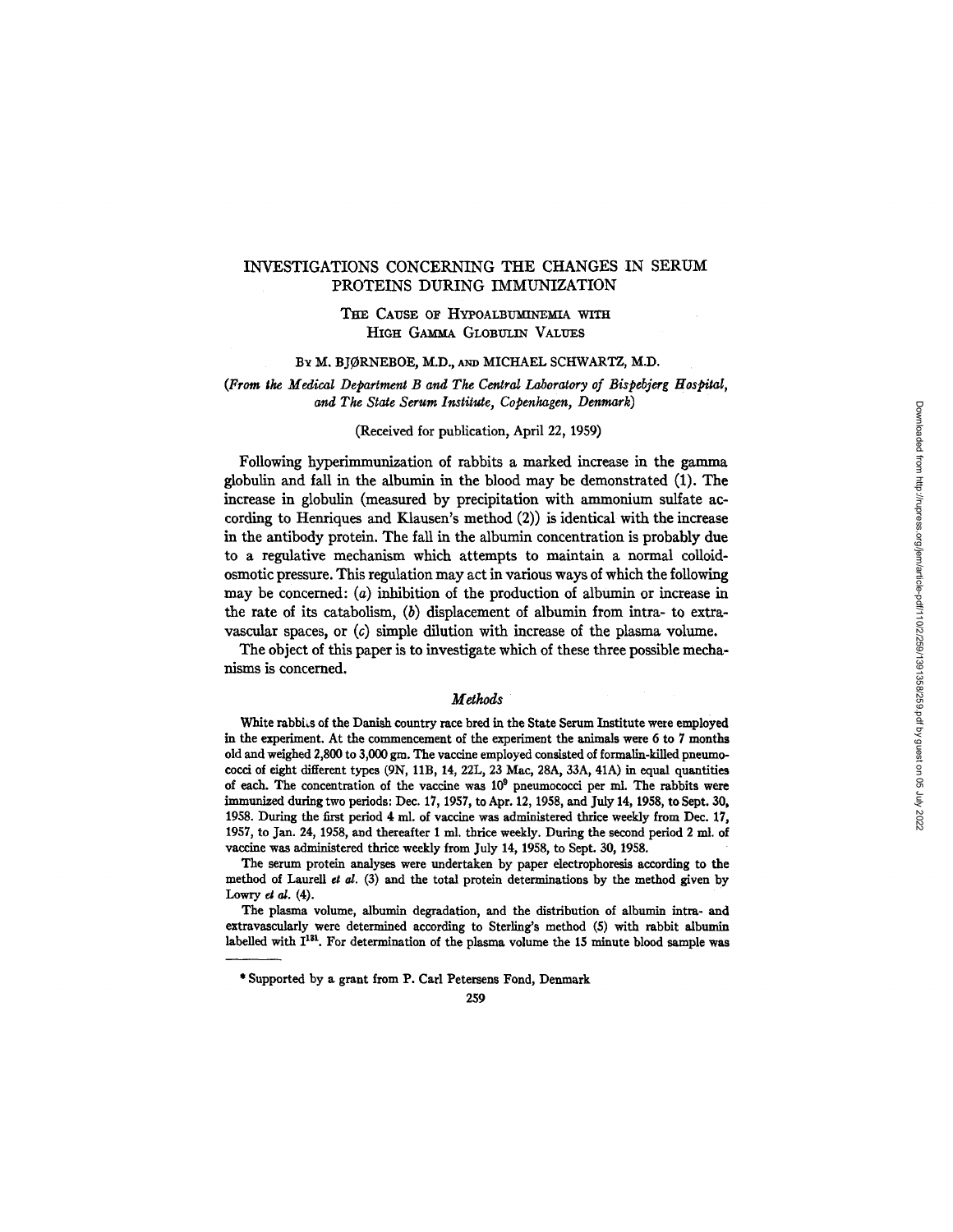### 260 CHANGES IN SERUM PROTEINS DURING IMMUNIZATION

employed. The rabbit albumin was prepared by the Department of Physical Chemistry, The State Serum Institute, Copenhagen, employing precipitation with ammonium sulfate, dialysation and lyophilisation. Labelling of the albumin was undertaken according to the method of Veall, Pearson, and Hanley (6). All of the samples were counted on 0.5 to 1.0 ml. heparinplasma in a well-type scintillation counter. Four investigations with injection of isotopelabelled albumin were performed on Nov. 11, 1957, Jan. *27,* 1958, Aug. 18, and Dec. 19, 1958.

These investigations were thus undertaken prior to immunization, twice during the periods of immunization and approximately  $2\frac{1}{2}$  months after the conclusion of immunization. In the first and fourth investigations, however, only plasma volume was determined.

The investigations were performed in the following manner: After withdrawal of a sample of blood, 5 ml. labelled albumin was injected intravenously. A blood sample was withdrawn 15 minutes after injection and every 2nd day for 18 days. Further, in the second and third investigations, blood samples for electrophoresis were withdrawn on three occasions during the period in which the albumin degradation curve was determined. Thus, in this period a total of 35 to 40 ml. of blood was withdrawn from each of the animals. No correction for this loss, which was uniform for all of the animals, was made in determination of the degradation curve.

During the experimental periods the rabbits received supplementary iodine in the diet.

The rabbits were weighed every week or every 2nd week during the entire experiment.

Some animals died during the experiment, mostly during the periods of immunization. The experiment commenced with  $20$  rabbits and concluded with  $12$ .

#### EXPERIMENTAL

The weight of the rabbits increased during the experiment. After the first immunization period the average increase was about 500 gm, and after the second about 750 gm. The scatter of the weights increased with age and the immunized animals weighed about 100 gm. less than the controls.

The serum protein values for the various experimental periods appear in Tables I a and I b and Fig. 1.

The normal values for albumin were 5.06 per cent  $\pm$  0.32 (standard deviation); and the normal gamma globulin values were 0.75 per cent  $\pm$  0.22 (standard deviation).

During the first period of immunization an increase in gamma globulin and a slight fall in the albumin values were observed. During the second period of immunization, a greater increase in gamma globulin occurred and a correspondingly greater fall in the albumin values. The reciprocal relationship between the albumin and gamma globulin values appears in Fig. 2 which gives the protein concentrations in the experimental animals on Aug. 14, 1958.

The values for alpha and beta globulins also showed changes during the experiments. In the control animals the values for alpha globulins varied from 0.40 to 0.87 per cent with an average of 0.64 per cent while the values for the beta globulins varied from 0.36 to 1.05 per cent with an average value of 0.58 per cent. In the immunized animals, the alpha globulins varied from 0.68 to 1.13 per cent with an average of 0.88 per cent and the beta globulins from 0.47 to 1.04 per cent with an average of 0.75 per cent. The concentrations of these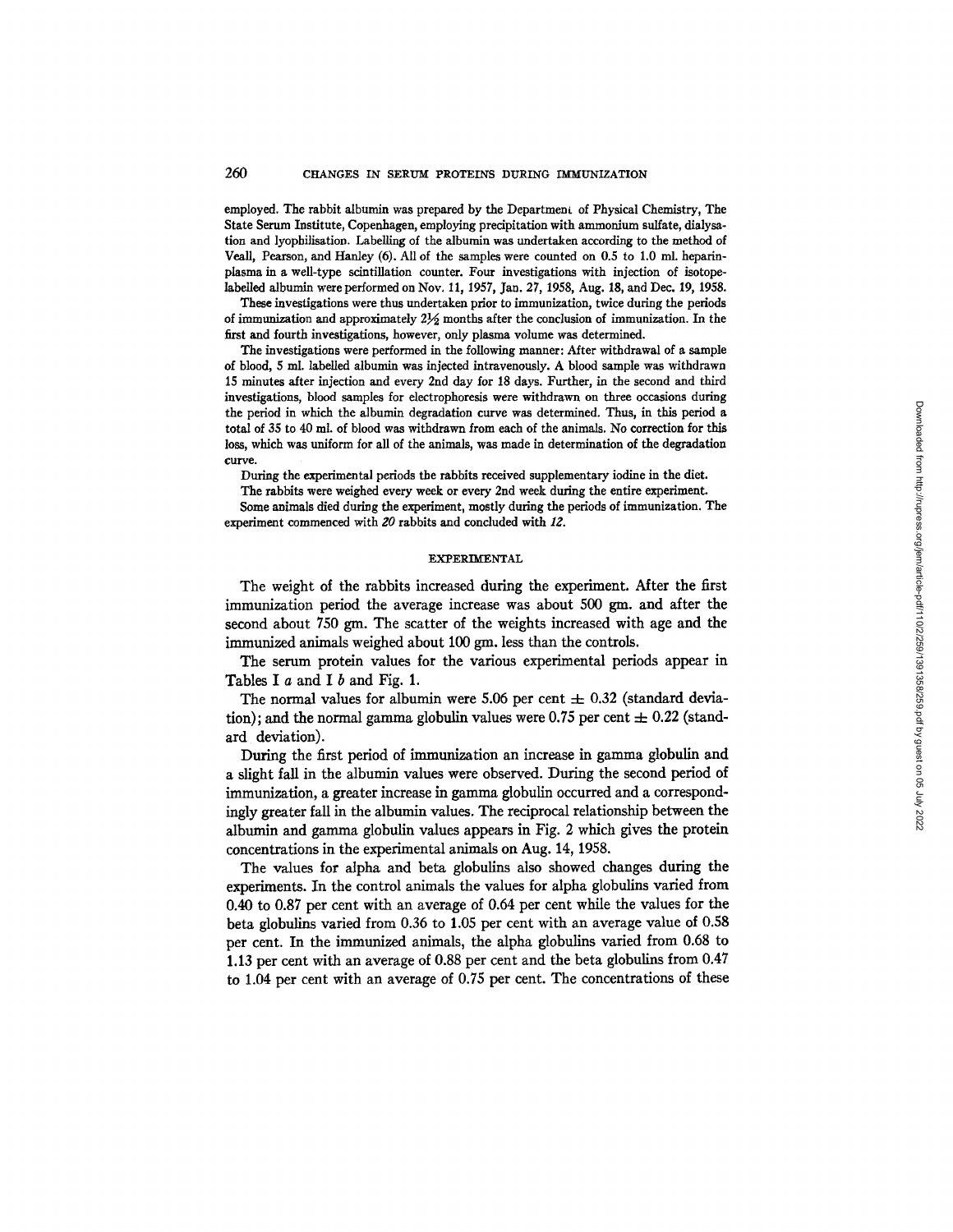# TABLES I  $a$  and I  $b$ *Total Serum Protein, Albumin, and Gamma Globulin before, during and about 3 Months after Immunization*

*Table I* 

|            |                                                                         |                | Before immunization | During 1. Immunization period |               |               |  |  |  |
|------------|-------------------------------------------------------------------------|----------------|---------------------|-------------------------------|---------------|---------------|--|--|--|
| Rabbit No. | Serum<br>protein<br>No. 28-31: Dec. 7, 1957<br>No. 38-45: Dec. 17, 1957 |                |                     | Jan. 31, 1958                 | Feb. 14, 1958 | Feb. 17, 1958 |  |  |  |
|            |                                                                         |                | Control rabbits     |                               |               |               |  |  |  |
|            |                                                                         |                | per cent            | per cent                      | per cent      | per cent      |  |  |  |
| $52 - 28$  | Total protein                                                           |                | 7.20                | 7.20                          | 7.80          | 7.50          |  |  |  |
|            | Albumin                                                                 |                | 5.01                | 5.58                          | 5.96          | 5.74          |  |  |  |
|            |                                                                         | Gamma globulin | 0.68                | 0.53                          | 0.67          | 0.53          |  |  |  |
| $52 - 29$  | Total protein                                                           |                | 7.21                | 7.10                          | 7.50<br>7.50  |               |  |  |  |
|            | Albumin                                                                 |                | 4.89                | 5.27                          | 5.56<br>5.90  |               |  |  |  |
|            |                                                                         | Gamma globulin | 0.82                | 0.77                          | 0.80          | 0.56          |  |  |  |
|            |                                                                         |                | Immunized rabbits   |                               |               |               |  |  |  |
| $52 - 30$  | Total protein                                                           |                | 7.49                | 10.00                         | 9.20          | 9.50          |  |  |  |
|            | Albumin                                                                 |                | 4.27                | 4.69                          | 4.71          | 4.99          |  |  |  |
|            |                                                                         | Gamma globulin | 1.31                | 3.35                          | 2.80          | 2.61          |  |  |  |
| $52 - 31$  | Total protein                                                           |                | 7.60                | 7.80                          | 7.60          | 7.40          |  |  |  |
|            | Albumin                                                                 |                | 5.32                | 4.82                          | 4.65          | 4.84          |  |  |  |
|            |                                                                         | Gamma globulin | 0.86                | 1.61                          |               | 1.14          |  |  |  |
| $52 - 38$  | Total protein                                                           |                | 7.00                | 8.40                          | 7.60          | 7.50          |  |  |  |
|            | Albumin                                                                 |                | 5.36                | 5.42                          | 4.80          | 5.10          |  |  |  |
|            |                                                                         | Gamma globulin | 0.47                | 1.60                          | 1.25          | 0.91          |  |  |  |
| $52 - 39$  | Total protein                                                           |                | 7.21                | 8.10                          | 7.80          | 8.20          |  |  |  |
|            | Albumin                                                                 |                | 5.24                | 5.31                          | 4.65          | 5.29          |  |  |  |
|            |                                                                         | Gamma globulin | 0.70                | 1.49                          | 1.49          | 1.15          |  |  |  |
| $52 - 41$  | Total protein                                                           |                | 6.79                | 9.20                          | 8.10          | 7.50          |  |  |  |
|            | Albumin                                                                 |                | 5.03                | 4.56                          | 4.06          | 3.96          |  |  |  |
|            |                                                                         | Gamma globulin | 0.61                | 3.01                          | 2.29          | 1.88          |  |  |  |
| $52 - 42$  | Total protein                                                           |                | 7.40                | 8.00                          | 8.30          | 9.90          |  |  |  |
|            | Albumin                                                                 |                | 5.54                | 4.10                          | 3.91          | 4.95          |  |  |  |
|            |                                                                         | Gamma globulin | 0.59                | 2.28                          | 2.90          | 3.24          |  |  |  |
| $52 - 43$  | Total protein                                                           |                | 6.91                | 6.90                          | 7.50          | 7.50          |  |  |  |
|            | Albumin                                                                 |                | 5.34                | 4.09                          | 4.64          | 4.73          |  |  |  |
|            |                                                                         | Gamma globulin | 0.45                | 1.49                          | 1.34          | 1.16          |  |  |  |
| $52 - 45$  | Total protein                                                           |                | 7.60                | 8.10                          | 7.40          | 7.40          |  |  |  |
|            | Albumin                                                                 |                | 4.98                | 4.64                          | 4.41          | 4.76          |  |  |  |
|            |                                                                         | Gamma globulin | 0.76                | 1.94                          | 1.47          | 1.12          |  |  |  |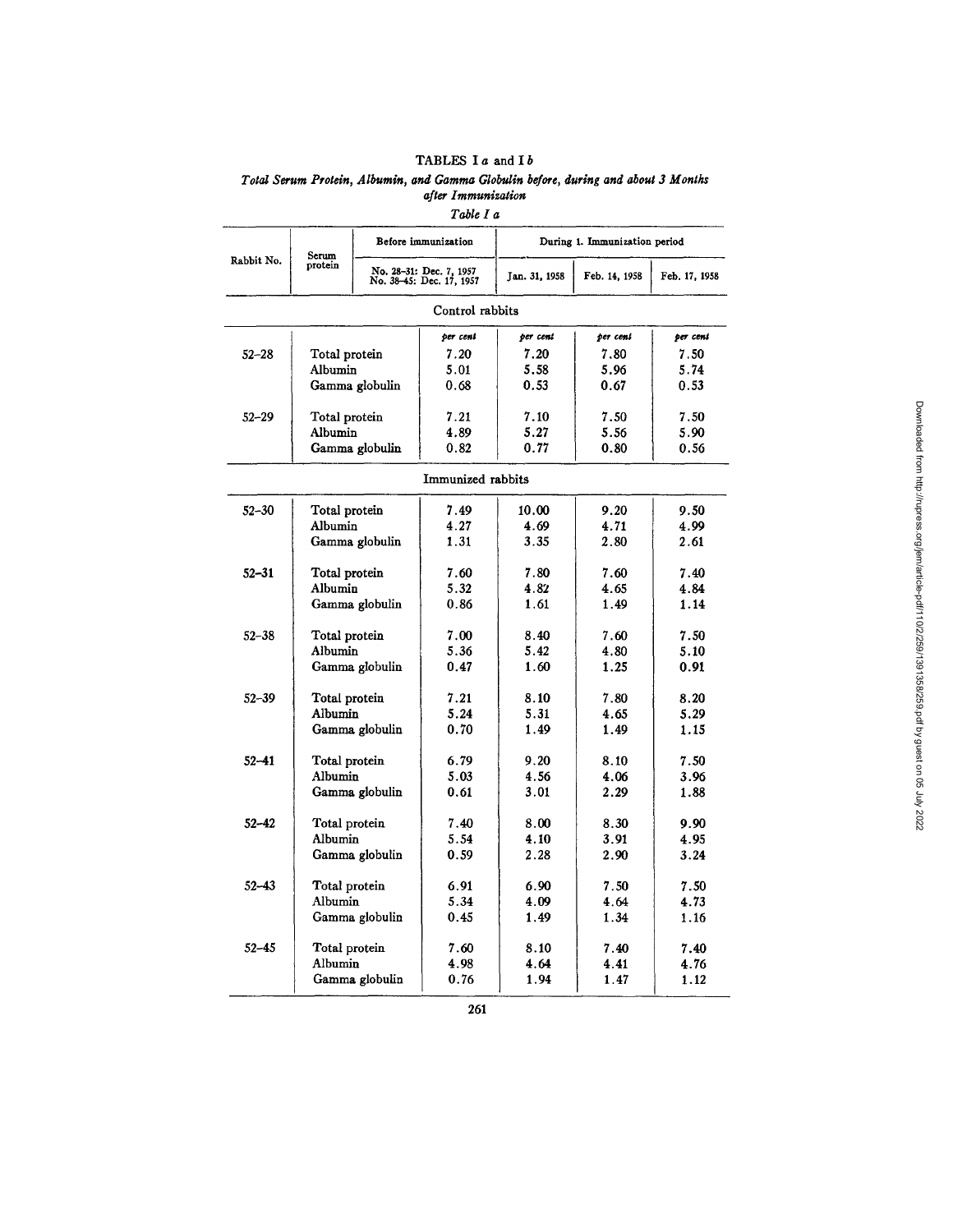|                             |                          | During 2. Immunization period | 3 mos. after<br>immunization |               |               |  |  |  |  |
|-----------------------------|--------------------------|-------------------------------|------------------------------|---------------|---------------|--|--|--|--|
| Rabbit No.<br>Serum protein |                          | Aug. 14, 1958<br>Aug. 26,1958 |                              | Sept. 3, 1958 | Dec. 19, 1958 |  |  |  |  |
| Control rabbits             |                          |                               |                              |               |               |  |  |  |  |
|                             |                          | per cent<br>per cent          |                              | per cent      | per cent      |  |  |  |  |
| 52–28                       | Total protein            | 6.60                          | 6.80                         | 6.80          | 7.10          |  |  |  |  |
|                             | Albumin                  | 4.99                          | 4.87                         | 4.75          | 5.06          |  |  |  |  |
|                             | Gamma globulin           | 0.56                          | 0.68                         | 0.74          | 0.76          |  |  |  |  |
| $52 - 29$                   | Total protein            | 6.80                          | 6.10                         | 7.20          | 7.20          |  |  |  |  |
|                             | Albumin                  | 4.76                          | 4.08                         | 3.97          | 4.94          |  |  |  |  |
|                             | Gamma globulin           | 0.76                          | 0.81                         | 1.08          | 0.98          |  |  |  |  |
| $52 - 33$                   |                          | 7.10                          | 6.40                         | 7.00          | 6.80          |  |  |  |  |
|                             | Total protein<br>Albumin | 4.90                          | 4.40                         | 4.95          | 4.96          |  |  |  |  |
|                             | Gamma globulin           | 0.83                          | 0.73                         | 0.68          | 0.74          |  |  |  |  |
|                             |                          |                               |                              |               |               |  |  |  |  |
| $52 - 48$                   | Total protein            | 7.10                          |                              |               |               |  |  |  |  |
|                             | Albumin                  | 4.84                          |                              |               |               |  |  |  |  |
|                             | Gamma globulin           | 0.92                          |                              |               |               |  |  |  |  |
|                             |                          | Immunized rabbits             |                              |               |               |  |  |  |  |
| $52 - 30$                   | Total protein            | 10.50                         | 9.40                         | 9.60          | 7.20          |  |  |  |  |
|                             | Albumin                  | 4.43                          | 4.14                         | 4.33          | 4.48          |  |  |  |  |
|                             | Gamma globulin           | 4.23                          | 3.21                         | 2.74          | 1.28          |  |  |  |  |
| $52 - 31$                   | Total protein            | 11.40                         | 9.70                         | 8.80          | 7.10          |  |  |  |  |
|                             | Albumin                  | 3.15                          | 2.90                         | 3.64          | 5.15          |  |  |  |  |
|                             | Gamma globulin           | 6.94                          | 5.20                         | 3.64          | 0.83          |  |  |  |  |
| $52 - 35$                   | Total protein            | 10.90                         | 9.90                         | 9.60          | 6.40          |  |  |  |  |
|                             | Albumin                  | 4.35                          | 4.30                         | 4.02          | 4.46          |  |  |  |  |
|                             | Gamma globulin           | 4.84                          | 3.47                         | 3.59          | 0.70          |  |  |  |  |
| $52 - 38$                   | Total protein            | 9.10                          | 7.50                         | 8.80          | 6.40          |  |  |  |  |
|                             | Albumin                  | 4.35                          | 3.61                         | 3.93          | 4.56          |  |  |  |  |
|                             | Gamma globulin           | 3.14                          | 2.40                         | 2.92          | 0.66          |  |  |  |  |
| $52 - 41$                   | Total protein            | 11.50                         | 10.60                        | 9.70          | 7.10          |  |  |  |  |
|                             | Albumin                  | 4.13                          | 4.36                         | 4.19          | 4.80          |  |  |  |  |
|                             | Gamma globulin           | 5.75                          | 4.23                         | 3.55          | 0.96          |  |  |  |  |
| 52–42                       | Total protein            | 14.20                         | 12.90                        | 12.40         | 7.30          |  |  |  |  |
|                             | Albumin                  | 2.44                          | 3.21                         | 3.52          | 5.28          |  |  |  |  |
|                             | Gamma globulin           | 10.10                         | 7.99                         | 6.64          | 0.80          |  |  |  |  |
| $52 - 43$                   | Total protein            | 9.10                          | 8.10                         | 9.00          | 6.80          |  |  |  |  |
|                             | Albumin                  | 4.41                          | 3.62                         | 4.20          | 4.79          |  |  |  |  |
|                             | Gamma globulin           | 2.90                          | 2.74                         | 3.05          | 0.80          |  |  |  |  |
| $52 - 47$                   | Total protein            | 9.50                          | 9.10                         | 9.80          | 6.50          |  |  |  |  |
|                             | Albumin                  | 4.32                          | 3.95                         | 4.35          | 3.69          |  |  |  |  |
|                             | Gamma globulin           | 3.43                          | 3.35                         | 3.46          | 0.70          |  |  |  |  |
|                             |                          |                               |                              |               |               |  |  |  |  |

| TABLE I | n |
|---------|---|
|---------|---|

 $\overline{\phantom{a}}$ 

 $\frac{1}{262}$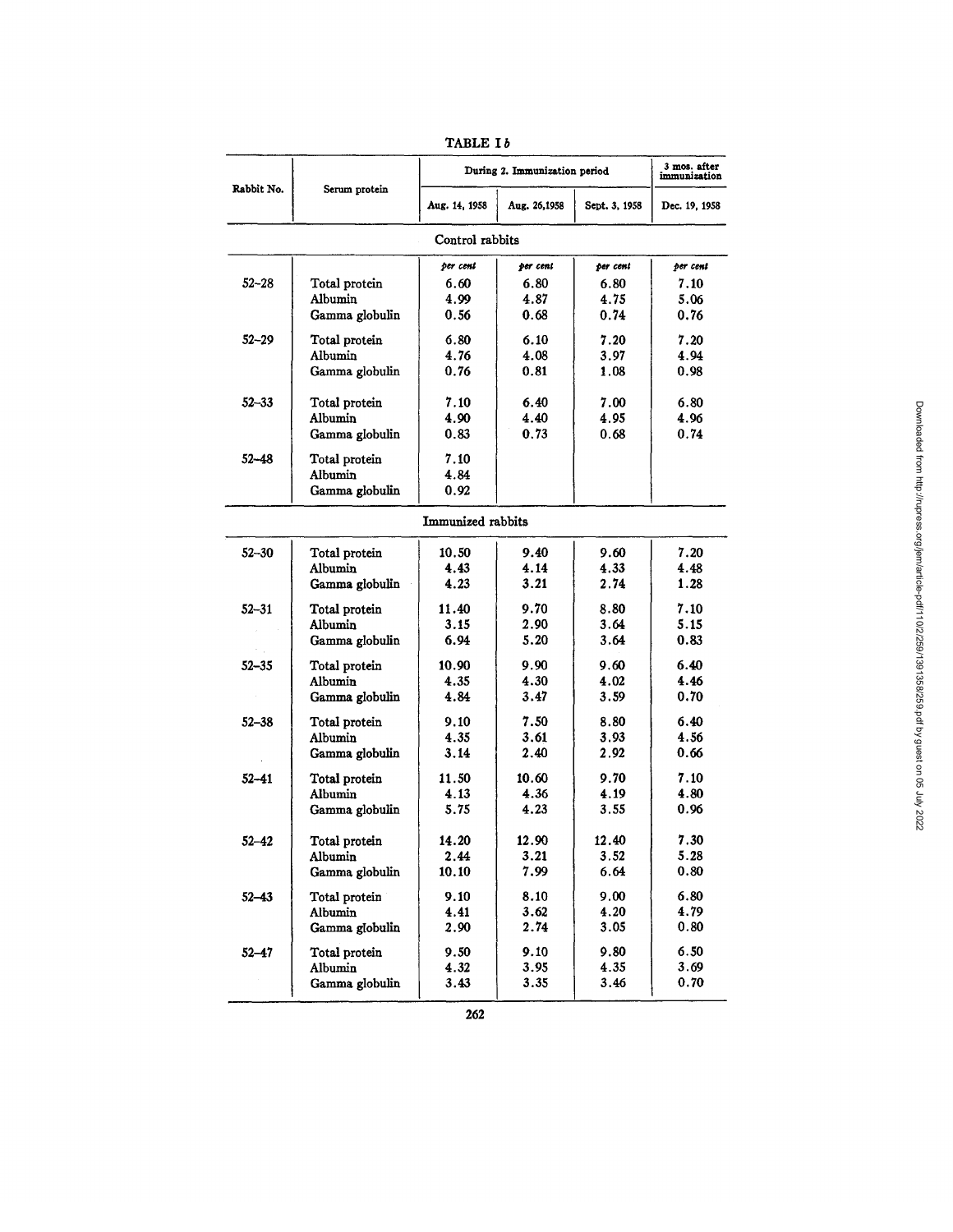# M. BJØRNEBOE AND M. SCHWARTZ



FIG. 1. Three electrophoretic strips from the same rabbit before, during the first and during the second immunization period. The increase in gamma globulin and decrease in albumin can be seen directly.



FIG. 2. The relationship between serum albumin and gamma globulin in 12 rabbits on Aug. 14, 1958.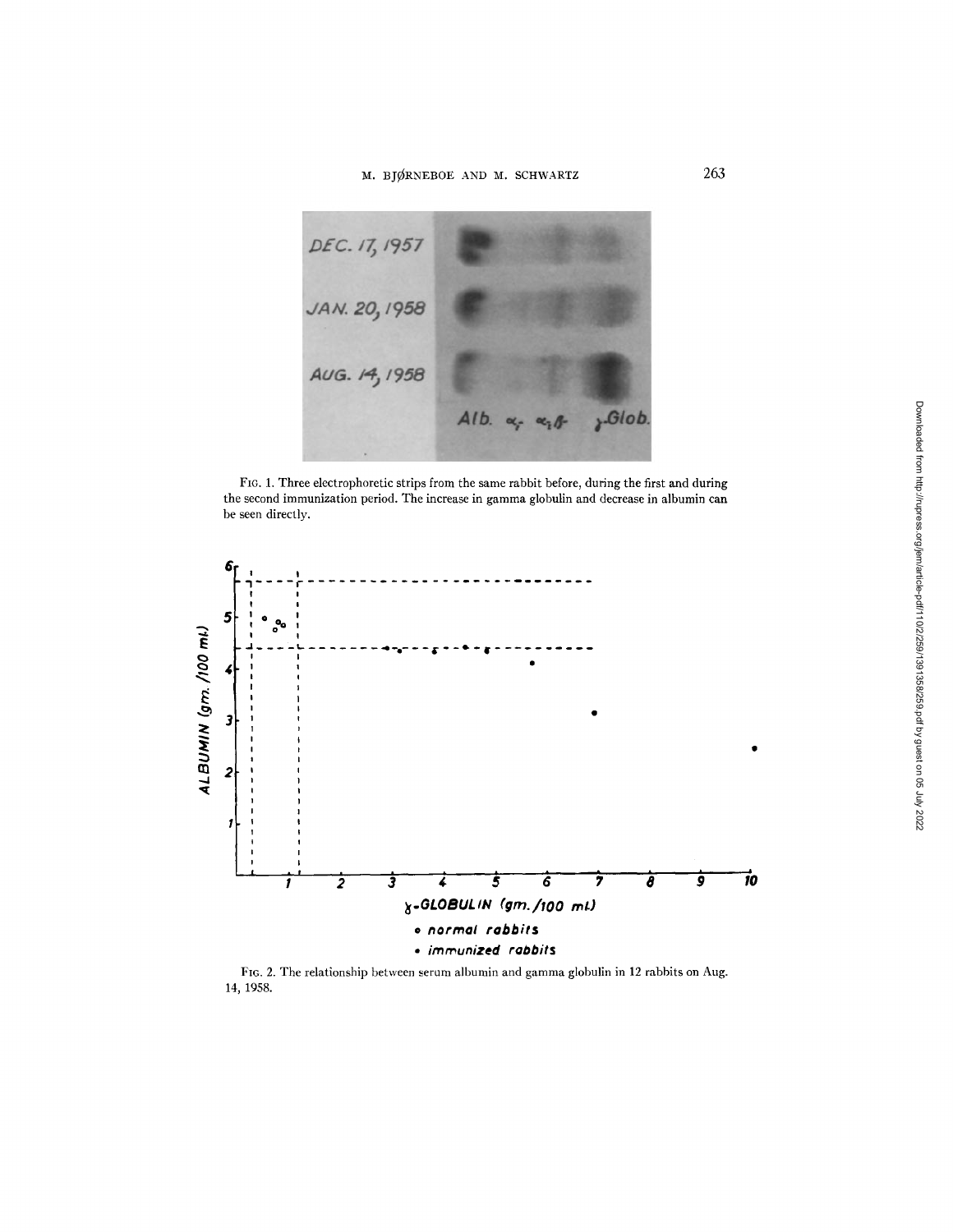globulins are thus somewhat higher in the immunized animals but the differences are not great.

The rate of albumin degradation appears in Table II in which the half-life is recorded. From the total quantity of albumin, the quantity of albumin de-

### TABLE II

### *Serum Albumin, Total Albumin, Proportion Intravascular to Extravascular Albumin (ia/ea), Plasma Volume per Kg., Albumin Degraded per Day, and Half-Life of Labelled Albumin in the Experiments Started on Jan. 27, 1958, and August 18, 1958*

Plasma volume per kg. is also given before (Nov. 11, 1957) and after (Dec. 19, 1958) imnmnization. In the calculations of the total albumin, a serum albumin concentration is used that in the experiment started Jan. 27, 1958, is an average of the values of Jan. 31, Feb. 14, and Feb. 17 (Table I a), in the experiment started on Aug. 18, 1958, is an average of the values of Aug. 14, Aug. 26, and Sept. 3 (Table I b).

| Rabbit<br>No. | Nov. 11,<br>1957         | Jan. 27, 1958         |       |                          |                                    | Aug. 18, 1958   |                       |       |                          | Dec. 19,<br>1958                   |      |                          |
|---------------|--------------------------|-----------------------|-------|--------------------------|------------------------------------|-----------------|-----------------------|-------|--------------------------|------------------------------------|------|--------------------------|
|               | Plasma<br>volume/<br>kg. | Total<br>albu-<br>min | ia/ea | Plasma<br>volume/<br>kg. | Albu-<br>min de-<br>graded/<br>day | t/2             | Total<br>albu-<br>min | ia/ea | Plasma<br>volume/<br>kg. | Albu-<br>min de-<br>graded/<br>day | t/2  | Plasma<br>volume/<br>kg. |
|               |                          |                       |       |                          |                                    | Control rabbits |                       |       |                          |                                    |      |                          |
|               | ml.                      | gm.                   |       | ml.                      | gm.                                | days            | gm.                   |       | ml.                      | gm.                                | days | ml.                      |
| $52 - 28$     | 35.0                     | 22.0                  | 0.40  | 31.7                     | 2.42                               | 6.3             | 17.9                  | 0.38  | 30.5                     | 1.57                               | 7.9  | 26.4                     |
| $52 - 29$     | 31.6                     | 23.2                  | 0.33  | 29.9                     | 2.33                               | 6.9             | 15.7                  | 0.37  | 26.8                     | 1.73                               | 6.3  | 24.0                     |
| $52 - 32$     | 33.6                     |                       |       |                          |                                    |                 |                       |       |                          |                                    |      |                          |
| $52 - 33$     |                          |                       |       |                          |                                    |                 | 23.2                  | 0.46  | 41.4                     | 2.01                               | 8.1  | 27.0                     |
| $52 - 48$     |                          |                       |       |                          |                                    |                 |                       |       | 30.2                     |                                    |      |                          |
|               |                          |                       |       |                          | Immunized rabbits                  |                 |                       |       |                          |                                    |      |                          |
| $52 - 30$     | 33.7                     | 16.0                  | 0.51  | 38.8                     | 1.91                               | 5.8             | 24.4                  | 0.63  | 49.0                     | 3.13                               | 5.4  |                          |
| $52 - 31$     | 32.9                     | 19.8                  | 0.50  | 43.4                     | 2.36                               | 5.8             | 16.3                  | 0.49  | 49.0                     | 1.75                               | 6.5  | 30.2                     |
| $52 - 35$     |                          |                       |       |                          |                                    |                 | 17.2                  | 0.40  | 43.8                     | 1.98                               | 6.1  | 27.5                     |
| $52 - 38$     |                          | 17.7                  | 0.44  | 29.5                     | 2.45                               | 5.0             | 18.2                  | 0.38  | 34.8                     | 2.22                               | 5.7  | 25.0                     |
| $52 - 39$     |                          | 18.2                  | 0.46  | 32.2                     | 2.04                               | 6.2             |                       |       |                          |                                    |      |                          |
| $52 - 41$     |                          | 19.2                  | 0.55  | 49.4                     | 2.30                               | 5.8             | 21.4                  | 0.42  | 39.5                     | 2.21                               | 6.7  |                          |
| $52 - 42$     |                          | 17.3                  | 0.53  | 41.2                     | 2.22                               | 5.4             | 17.7                  | 0.61  | 65.3                     | 2.22                               | 5.5  | 30.4                     |
| $52 - 43$     |                          | 18.5                  | 0.45  | 32.5                     | 2.07                               | 6.2             | 20.6                  | 0.43  | 37.5                     | 2.27                               | 6.3  | 28.2                     |
| $52 - 45$     |                          | 18.0                  | 0.42  | 39.6                     | 1.98                               | 6.3             |                       |       |                          |                                    |      |                          |
| $52 - 47$     |                          |                       |       |                          |                                    |                 | 18.2                  | 0.49  | 39.9                     | 2.95                               | 5.5  | 27.5                     |

graded per day is calculated. It will be observed that the half-life is slightly longer for the control animals than for the immunized animals which, on the other hand, have a slightly lower content of albumin so that the quantity of albumin broken down (and synthesized) per day is more or less the same in both groups. This is seen most clearly in the experiment in January-February while the values in August-September are somewhat scattered in both groups.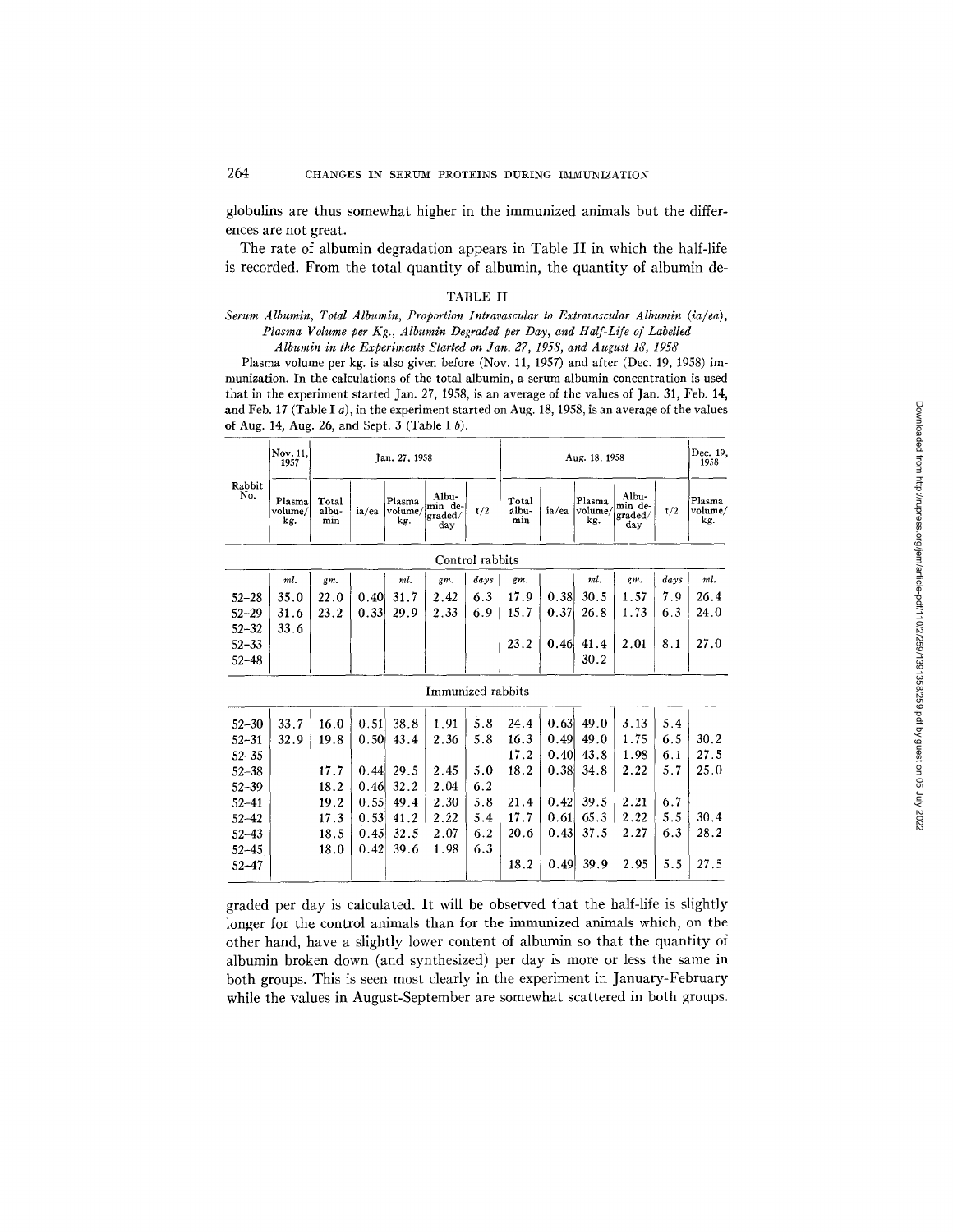The proportion, intravascular/extravascular albumin will, similarly, be seen in Table II. This proportion is, on the whole, less (average 0.39) in the control animals than in the immunized animals (average 0.48 in both experiments); these animals thus keep a slightly larger fraction of the albumin in circulation.



FIG. 3. Plasma volume per kg. in immunized animals and in control animals before, during, **and after immunization.** 

It must be emphasized in this connection that the quantity of albumin degraded per day in the immunized and the non-immunized animals is more or less uniform. The experiments do not appear to indicate any significant change in the degradation of albumin.

The plasma volume calculated per kg. appears in Table II and Fig. 3 and will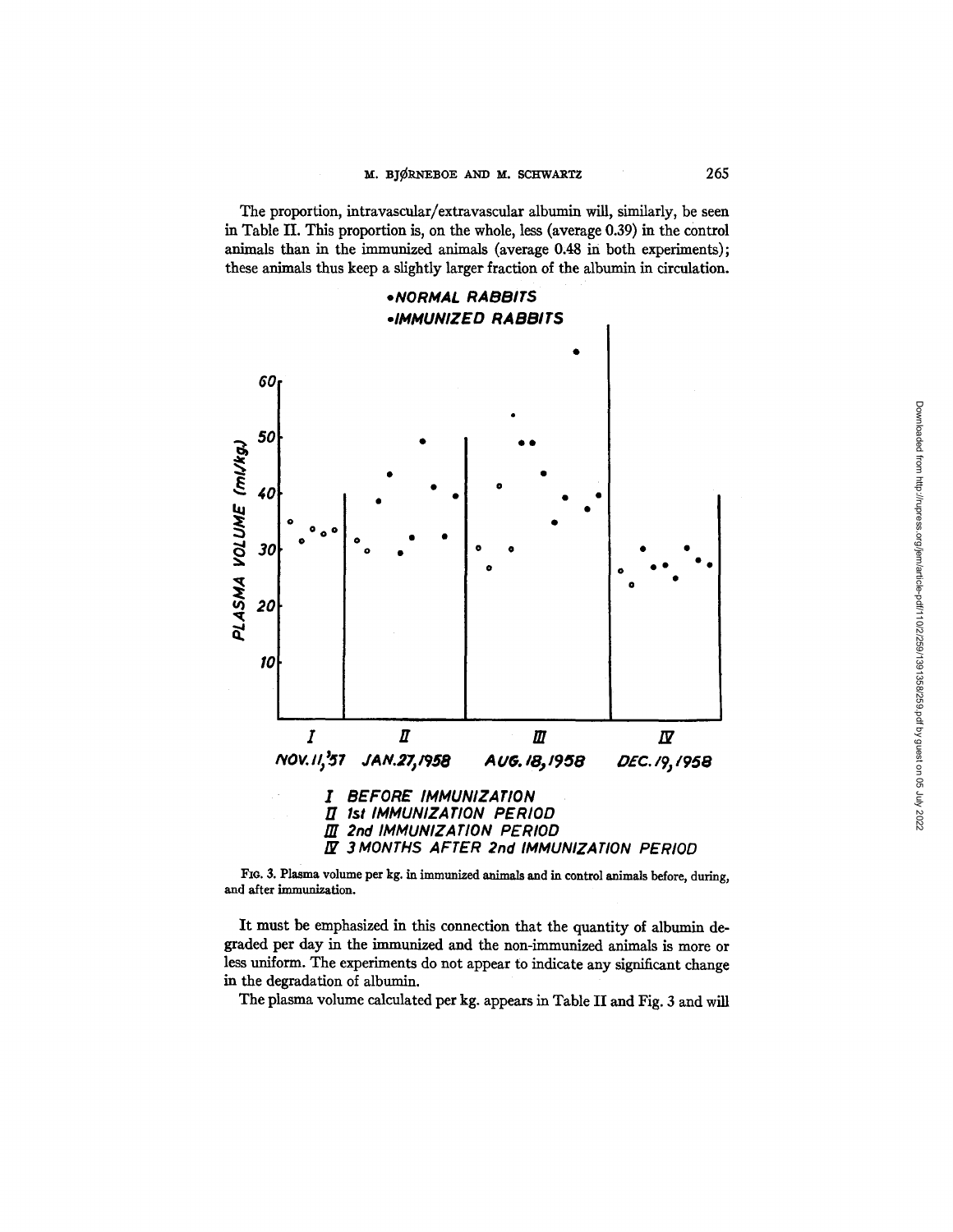be observed to be between 24.0 and 65.3 ml. It will be noted that all of the non-immunized animals had plasma volumes which, with one exception (No. 52-33 Aug. 18, 1958) were between 24.0 and 35.0 ml, and that the plasma volume decreases with time (because of a higher fat content in the older animals?). The plasma volumes of the immunized animals were higher, from 29.5



FIG. 4. Relationship between plasma volume and gamma globulin. Gamma globulin values of Jam. 31, Aug. 14, and Dec. 19: see Table I. Plasma volumes of Jan. 27, Aug. 18, and Dec. 19: see Table II.

to 65.3 ml. per kg. It appears from Fig. 4 that the plasma volume increases with increase of gamma globulin and simultaneously with the increase in plasma volume, the percentage of albumin shows a tendency to fall (Fig. 5).

### DISCUSSION

As stated previously, the problem to be solved by these experiments consisted of the following: Is the fall in the concentration of albumin on intensive ira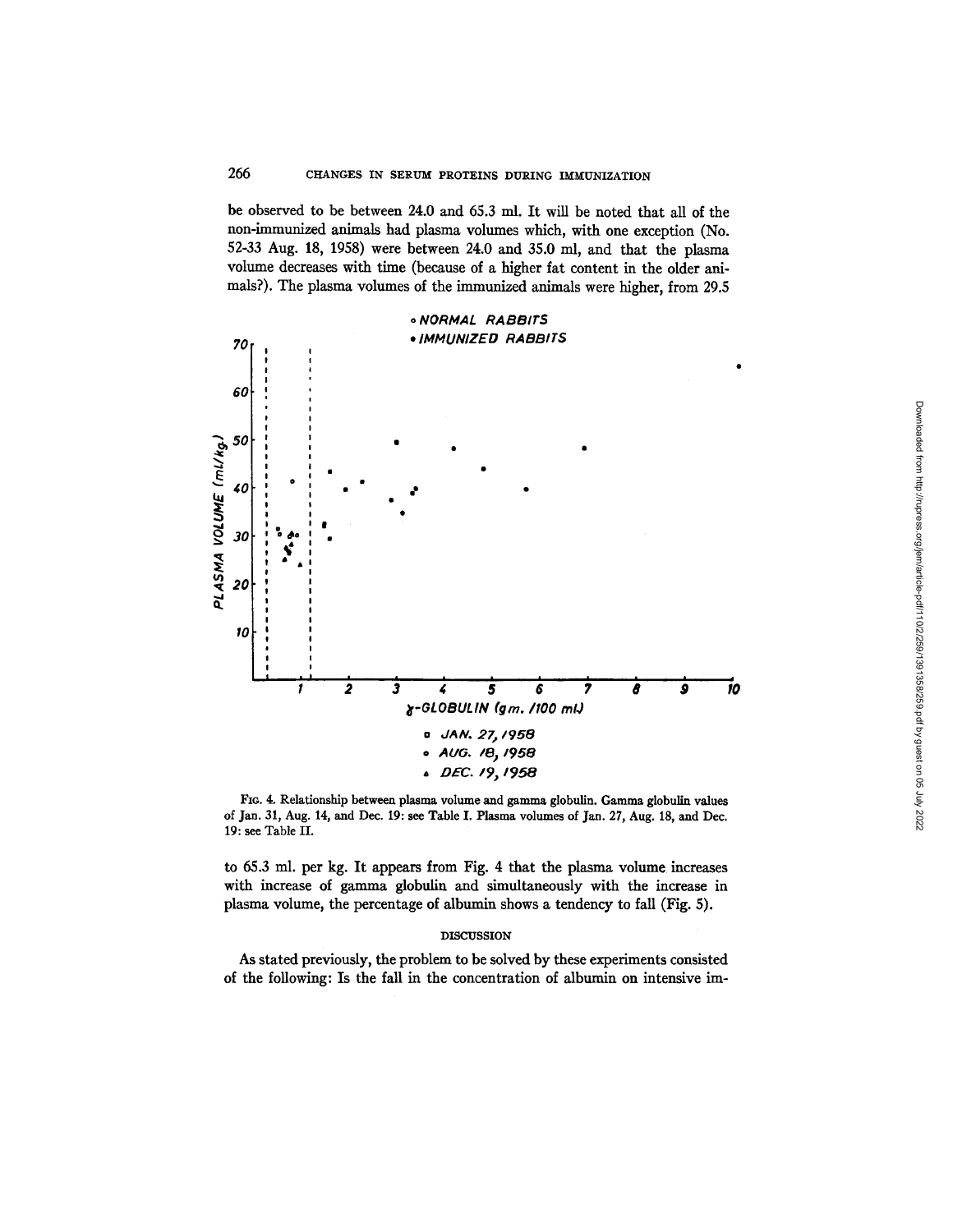munization due to: (a) changes in the synthesis or destruction of albumin, (b) alteration in the distribution of intra- and extravascular albumin,  $(c)$  increase in the plasma volume.



FIG. 5. Relationship between plasma volume and serum albumin. Serum albumin values of Jan. 31, Aug. 14, and Dec. 19: see Table I. Plasma volumes of Jan. 27, Aug. 18, and Dec. 19: see Table II.

As regards the first possibility the experimental results appear to show that there is no definite alteration in the catabolism or synthesis of albumin during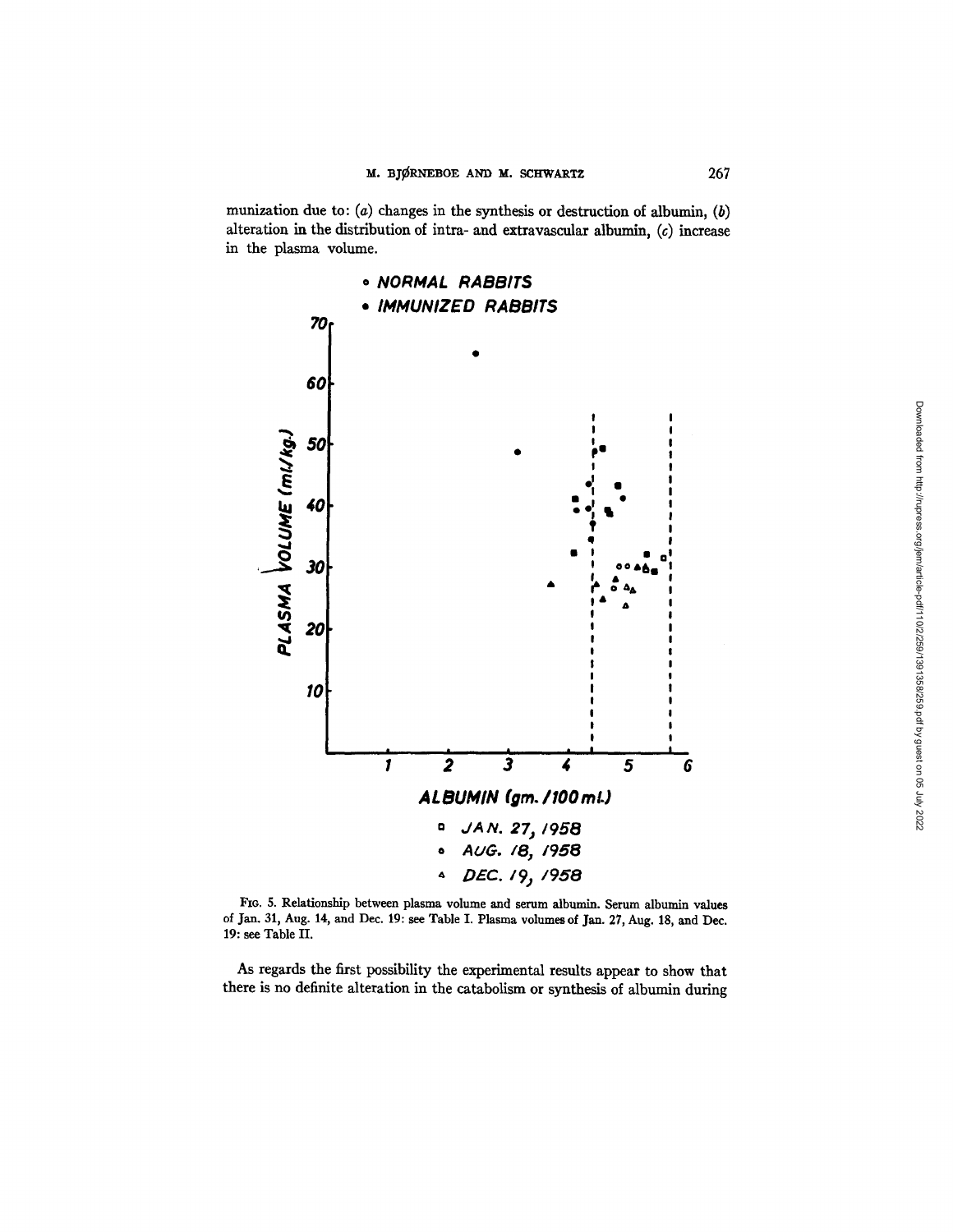the process of immunization. It should, however, be noticed that in several of the animals, the serum albumin during the second period of immunization did not remain constant in the weeks during which the degradation curve of the albumin was investigated (See Tables I  $a$  and I  $b$ ). We do not consider, however, that these deviations from ideal experimental conditions (constant albumin concentration) invalidate the results obtained. In any case, it should be emphasized that the quantity of albumin degraded per day for immunized and non-immunized animals is more or less uniform.

As regards the second possibility suggested, *i.e.* that albumin might exhibit another distribution into extra- and intravascular space during immunization, the experiments recorded here appear to indicate that the distribution is almost the same in the control animals and in the immunized animals and that rather a greater proportion of the albumin is in the circulation in the immunized animals than in the control animals. The albumin does not appear to be forced out of the circulating blood.

The third possibility that the fall in albumin during immunization is due to dilution on account of an increase in the plasma volume appears to be strongly supported by the results of these experiments. It appears clearly from Fig. 3 that the plasma volume of the immunized animals is greater than that of the control animals and Fig. S shows that a rough correlation exists between the albumin concentration and the plasma volume so that the albumin percentage falls simultaneously with the increase of plasma volume.

The conclusion to be drawn from this investigation is, thus, that the fall in the albumin concentration observed on immunization leading to high gamma globulin concentrations is due to increased plasma volume. This increase in plasma volume is probably due to a mechanism regulating colloid-osmotic pressure of the blood.

The literature concerning these problems is extremely sparse and investigations such as those recorded here have probably not been published previously.

Bjørneboe (1) demonstrated, in hyperimmunized rabbits, that the relationship between the serum globulin and serum albumin could be explained by the assumption of a regulatory mechanism which attempts to maintain the colloidosmotic pressure constant.

In a subsequent work Bjørneboe  $(7)$  was of the opinion that he could demonstrate that this regulation consisted in either that albumin was eliminated from the blood or that the rate of production was reduced. It should be noted that in these investigations ammonium sulfate precipitation was employed for determination of albumin and globulin and that the plasma volume was not measured directly. Wuhrmann and Wunderly (8) presented a similar hypothesis based upon clinical observations in man. Sussman and Freed (9) produced hypoalbuminemia and hyperglobulinemia in rabbits by means of intraperitoneal injections of massive doses of rabbit globulin. The mechanism of the fall in the albumin percentage was compared with the hypoalbuminemia ob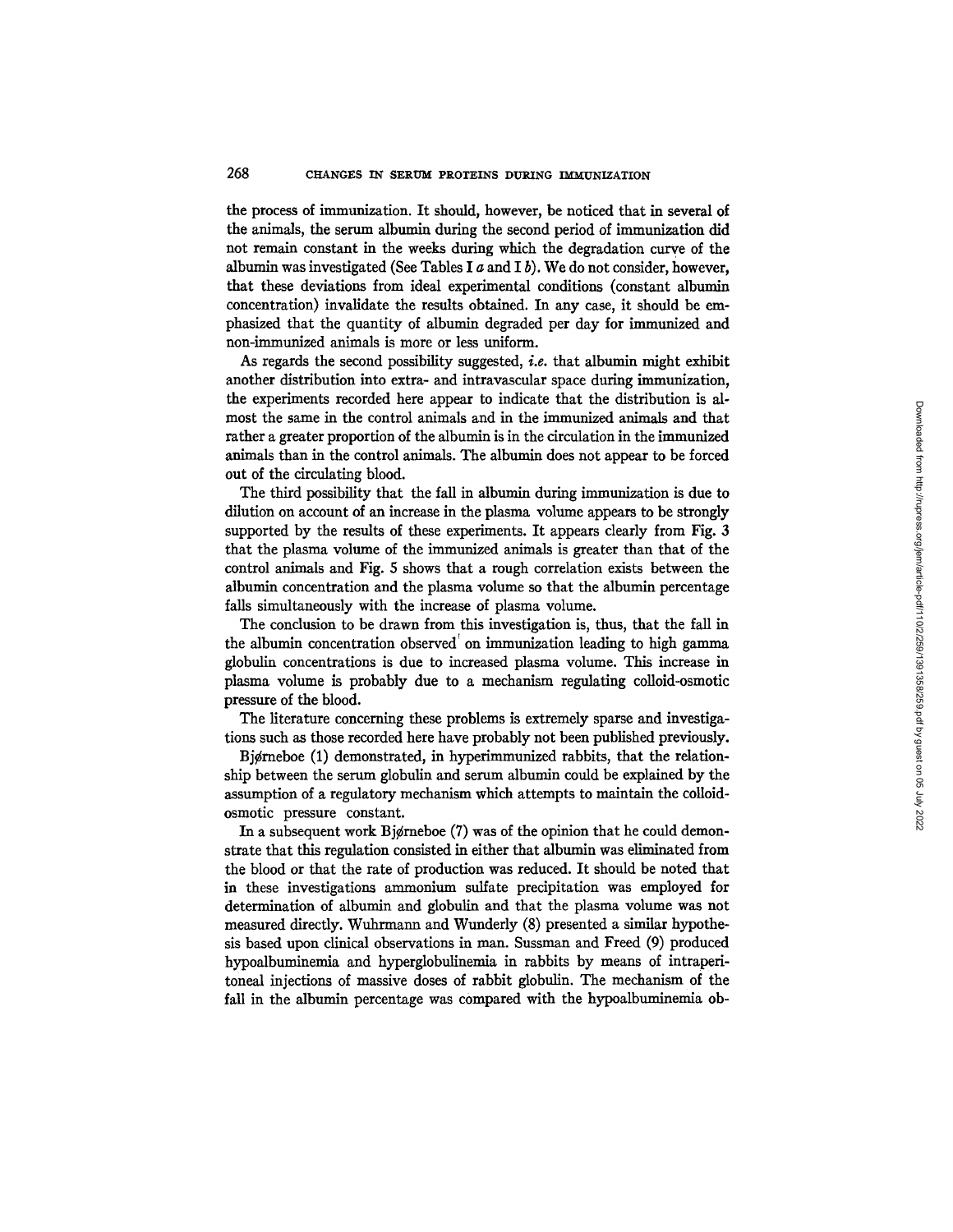served in multiple myeloma, kala-azar, and malaria but no further comments were made. Waldenstrøm (10) considered that the fall in the albumin level in myelomatosis and similar conditions in which hyperglobulinemia is found is produced because the synthesis of the pathological globulin fractions, under these circumstances, have higher priority as regards the available amino acids. Ott (11) in an investigation of the serum proteins in Bennhold's patients with analbuminemia considered that the regulation of the colloid-osmotic pressure may be conceived to function so that certain globulin fractions increase when albumin is absent. The demonstration of the reduction of these globulin fractions during infusion of albumin supports this theory.

In summarizing, it may be said that several theoretical hypotheses concerning the regulation of the colloid-osmotic pressure in the blood are to be found in the literature, but there are only isolated experimental studies, none of which permits further discussion of the experimental work recorded here.

## **SUMMARY**

On hyperimmunization of rabbits with pneumococcal vaccine, increase in the content of gamma globulin and fall of albumin in the serum are produced. In such hyperimmunized rabbits, investigations of the plasma volume, albumin degradation, and the distribution of the albumin intra- and extravascularly were undertaken by Sterling's method employing rabbit albumin labelled with **I~31.** 

The investigations do not suggest any significant alteration in the albumin degradation nor in the distribution between the intra- and extravascular albumin. It was demonstrated that the plasma volume increases simultaneously with increase in the gamma globulin and fall in albumin.

It is concluded that the fall in serum albumin observed is due to a regulative mechanism which attempts to maintain the colloid-osmotic pressure by increasing the plasma volume.

### BIBLIOGRAPHY

- 1. Bjørneboe, M., Serum proteins during immunization, Acta Path. et Microbiol. *Scand.,* 1943, 20, 221.
- 2. Henriques, V., and Klausen, U., Untersuchungen fiber den Serumalbumin- und Serumglobulin-gehalt des Serums unter wechselnden Umständen, *Biochem. Z.*, 1932, 255, 414.
- 3. Laurell, C. B., Laurell, S., and Skoog, N., Buffer composition in paper electrophoresis. Considerations on its influence with special reference to the interaction between small ions and proteins, *Clin. Chem.,* 1956, 2, 99.
- 4. Lowry, O. H., Rosebrough, N. J., Farr, A. L., and Randall, R. J., Protein measurement with the Folin phenol reagent, *J. Biol. Chem.,* 1951, 193, 265.
- 5. Sterling, K. The turnover rate of serum albumin in man as measured by  $I^{131}$ tagged albumin, *J. Clin. Inv.,* 1951, 30, 1228.
- 6. Veall, N., Pearson, J. D., and Hanley, T., The preparation of 132 I and 131 I